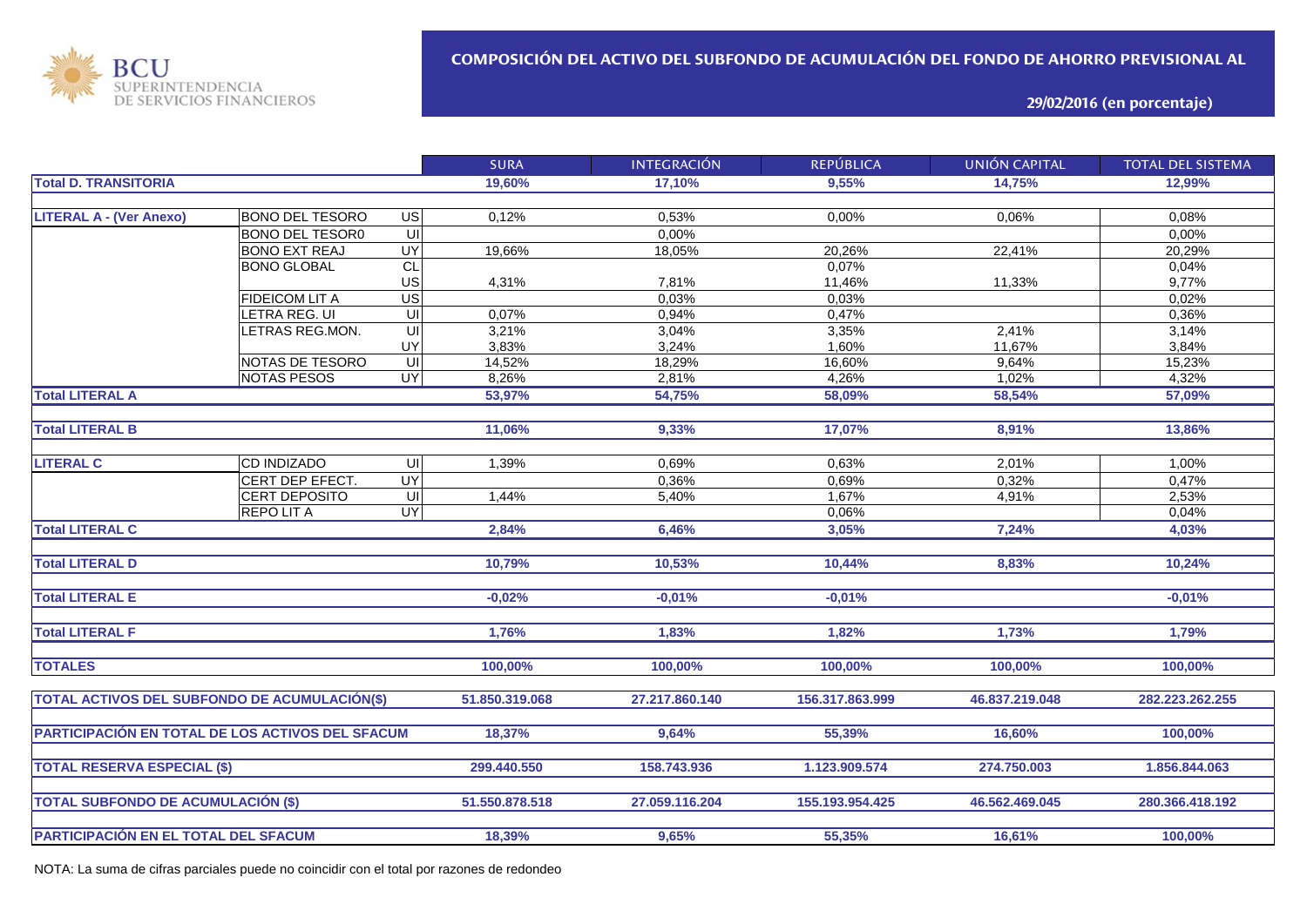# **A N E X O**

#### **MAYOR O IGUAL AL 2% DEL SUBFONDO DE ACUMULACIÓN** *29/02/16* **DETALLE DE LOS INSTRUMENTOS QUE COMPONEN EL LITERAL A CON PARTICIPACIÓN**

| COMPOSICIÓN                                         | LITERAL 'A'                 |    |        |                                   |
|-----------------------------------------------------|-----------------------------|----|--------|-----------------------------------|
| <b>TIPO DE INSTRUMENTO</b>                          | <b>INSTRUMENTO</b>          |    |        | MONEDA % S/ACT FAP TOT. SISTEMA % |
| <b>BONOS DEL TESORO (BT - BL)</b>                   | <b>INSTRUMENTOS VARIOS</b>  | UI | 0.00%  |                                   |
|                                                     | <b>INSTRUMENTOS VARIOS</b>  | US | 0.08%  |                                   |
|                                                     | <b>SUB TOTAL</b>            |    |        | 0,08%                             |
| <b>BONOS EXTERNOS REAJUSTABLES (BEUY)</b>           | BEUY 00060 R270405EUYF      | UY | 3,80%  |                                   |
|                                                     | BEUY 00060 R281215EUYF      | UY | 3,04%  |                                   |
|                                                     | BEUY 00060 R300710EUYF      | UY | 7,27%  |                                   |
|                                                     | BEUY 00060 R370626EUYF      | UY | 4,52%  |                                   |
|                                                     | <b>INSTRUMENTOS VARIOS</b>  | UY | 1,67%  |                                   |
|                                                     | <b>SUB TOTAL</b>            |    |        | 20,29%                            |
| <b>BONOS GLOBALES (BE)</b>                          | <b>INSTRUMENTOS VARIOS</b>  | CL | 0.04%  |                                   |
|                                                     | BE 00060 F271027EUSF        | US | 5,47%  |                                   |
|                                                     | <b>INSTRUMENTOS VARIOS</b>  | US | 4,30%  |                                   |
|                                                     | <b>SUB TOTAL</b>            |    |        | 9,81%                             |
| <b>FIDEICOMISOS FINANCIEROS (FA)</b>                | <b>INSTRUMENTOS VARIOS</b>  | US | 0,02%  |                                   |
|                                                     | <b>SUB TOTAL</b>            |    |        | 0,02%                             |
| LETRAS DE REGULACIÓN MONETARIA CUPÓN 0 (LRM Y LRUI) | <b>INSTRUMENTOS VARIOS</b>  | UI | 0.36%  |                                   |
|                                                     | <b>INSTRUMENTOS VARIOS</b>  | UY | 3,84%  |                                   |
|                                                     | <b>SUB TOTAL</b>            |    |        | 4,20%                             |
| LETRAS DE REGULACIÓN MONETARIA (LBUI)               | <b>INSTRUMENTOS VARIOS</b>  | UI | 3,14%  |                                   |
|                                                     | <b>SUB TOTAL</b>            |    |        | 3,14%                             |
| <b>NOTAS DEL TESORO (NAUI)</b>                      | NAUI 0006000016EUIF20190127 | UI | 4.53%  |                                   |
|                                                     | <b>INSTRUMENTOS VARIOS</b>  | UI | 10,70% |                                   |
|                                                     | <b>SUB TOTAL</b>            |    |        | 15,23%                            |
| <b>NOTAS PESOS</b>                                  | NA 0006000008EUYF20200729   | UY | 2,93%  |                                   |
|                                                     | <b>INSTRUMENTOS VARIOS</b>  | UY | 1,39%  |                                   |
|                                                     | <b>SUB TOTAL</b>            |    |        | 4,32%                             |
| <b>TOTAL INSTRUMENTOS LITERAL 'A'</b>               |                             |    | 57.09% | 57,09%                            |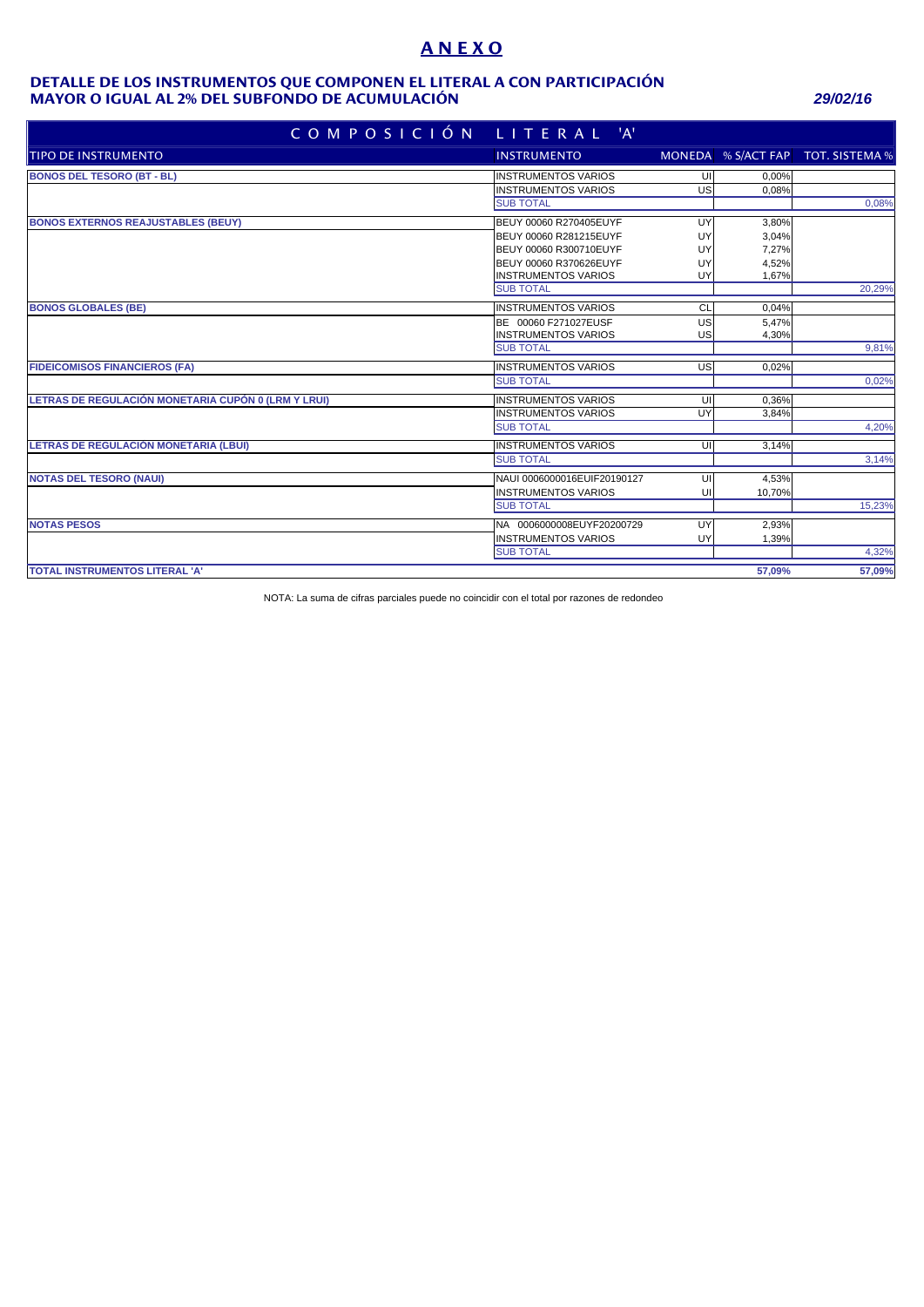

## **COMPOSICIÓN DEL ACTIVO DEL SUBFONDO DE RETIRO DEL FONDO DE AHORRO PREVISIONAL AL**

**29/02/2016 (en porcentaje)**

|                                                 |                        |                 | <b>SURA</b>   | <b>INTEGRACIÓN</b> | <b>REPÚBLICA</b> | UNIÓN CAPITAL  | <b>TOTAL DEL SISTEMA</b> |
|-------------------------------------------------|------------------------|-----------------|---------------|--------------------|------------------|----------------|--------------------------|
| <b>Total D. TRANSITORIA</b>                     |                        |                 | 17,27%        | 11,81%             | 11,41%           | 10,06%         | 12,13%                   |
|                                                 |                        |                 |               |                    |                  |                |                          |
| <b>LITERAL G - (Ver Anexo)</b>                  | <b>BONO DEL TESORO</b> | <b>US</b>       |               | 0,71%              | 0,00%            |                | 0.05%                    |
|                                                 | <b>BONO DEL TESOR0</b> | UI              | 0,58%         |                    | 0,48%            | 1,08%          | 0,55%                    |
|                                                 | <b>BONO EXT REAJ</b>   | $\overline{UY}$ | 6,06%         | 5.06%              | 3.65%            | 4,82%          | 4,29%                    |
|                                                 | <b>BONO GLOBAL</b>     | US              |               | 0,08%              |                  |                | 0,00%                    |
|                                                 | <b>ETRA REG. UI</b>    | UI              |               | 4,52%              | 11,47%           | 15,81%         | 9,93%                    |
|                                                 | LETRAS REG.MON.        | UI              | 5,05%         | 8,33%              | 17,01%           | 9,62%          | 13,49%                   |
|                                                 |                        | UY              | 22,19%        | 26,33%             | 21,75%           | 34,99%         | 24,14%                   |
|                                                 | NOTAS DE TESORO        | UI              | 25.27%        | 20.84%             | 12.34%           | 10.61%         | 14,60%                   |
|                                                 | <b>NOTAS PESOS</b>     | UY              | 2,93%         | 3.66%              | 5,85%            | 1,15%          | 4,54%                    |
| <b>Total LITERAL G</b>                          |                        |                 | 62,08%        | 69,53%             | 72,55%           | 78,09%         | 71,60%                   |
|                                                 |                        |                 |               |                    |                  |                |                          |
| <b>LITERAL H</b>                                | CERT DEP EFECT.        | UY              | 2,50%         |                    |                  |                | 0,38%                    |
|                                                 | <b>CERT DEPOSITO</b>   | UI              | 8,39%         | 11,06%             | 5,79%            | 3,82%          | 6,23%                    |
|                                                 |                        | UY              |               |                    | 1,05%            |                | 0,66%                    |
| <b>Total LITERAL H</b>                          |                        |                 | 10,89%        | 11,06%             | 6,84%            | 3,82%          | 7,27%                    |
| <b>Total LITERAL I</b>                          |                        |                 | 6,81%         | 5,18%              | 6,60%            | 5,10%          | 6,31%                    |
|                                                 |                        |                 |               |                    |                  |                |                          |
| <b>Total LITERAL K</b>                          |                        |                 | 2,94%         | 2,42%              | 2,60%            | 2,93%          | 2,69%                    |
| <b>TOTALES</b>                                  |                        |                 | 100,00%       | 100,00%            | 100,00%          | 100,00%        | 100,00%                  |
| <b>TOTAL ACTIVOS DEL SUBFONDO DE RETIRO(\$)</b> |                        | 8.000.447.423   | 3.344.101.713 | 32.874.370.335     | 7.968.659.128    | 52.187.578.599 |                          |
|                                                 |                        |                 |               |                    |                  |                |                          |
| PARTICIPACIÓN EN TOTAL DE LOS ACTIVOS DEL SFRET |                        |                 | 15,33%        | 6,41%              | 62,99%           | 15,27%         | 100,00%                  |